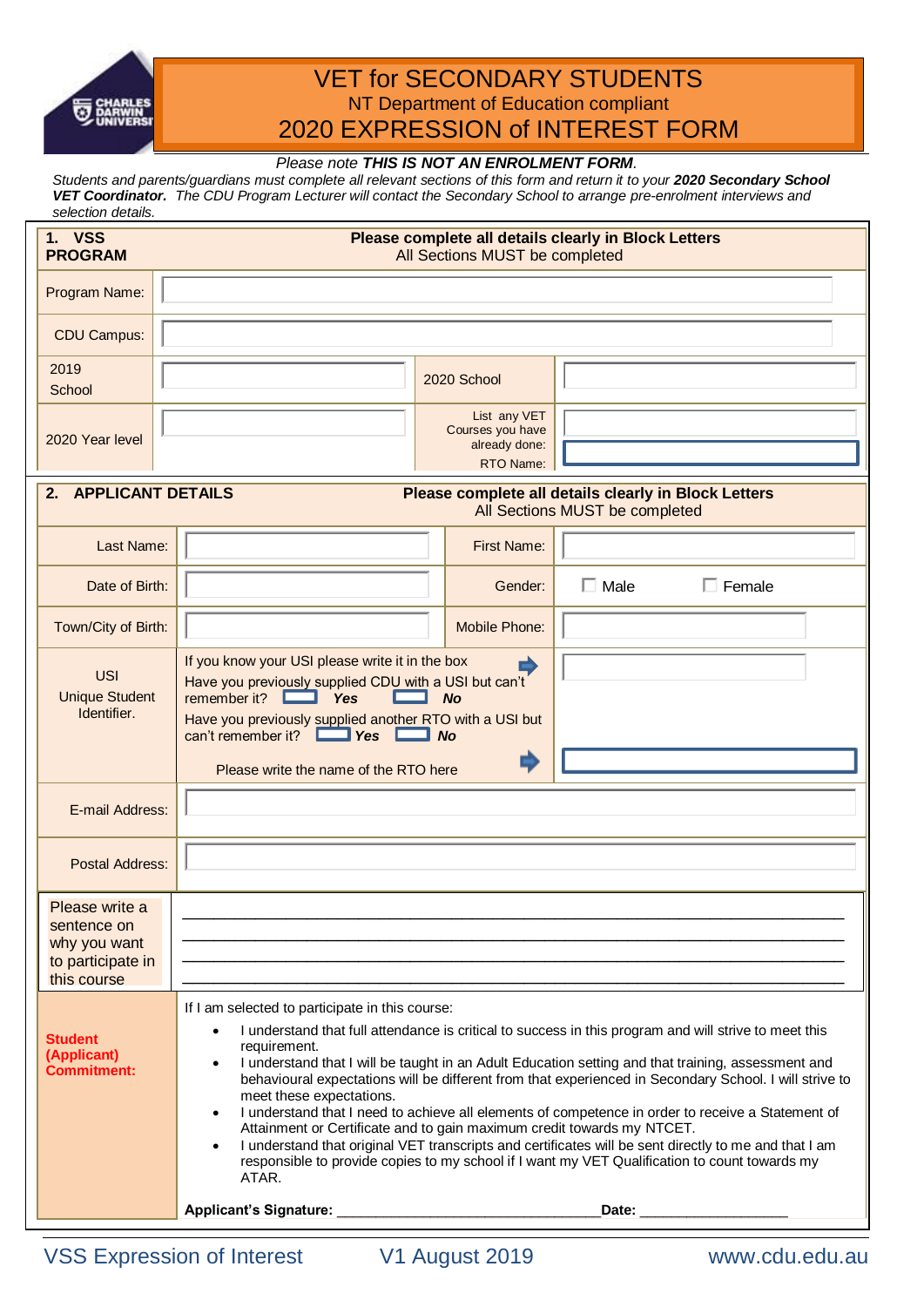| <b>3. PARENT/GUARDIAN Permissions</b>                                                                                                                                                                                                                                                                                                                                                                                                                                                                                                                                                                                                                                                                                    | Please complete all details clearly in Block Letters<br>All Sections MUST be completed                                                                                                                                                                                                                                                                                                                           |  |  |  |
|--------------------------------------------------------------------------------------------------------------------------------------------------------------------------------------------------------------------------------------------------------------------------------------------------------------------------------------------------------------------------------------------------------------------------------------------------------------------------------------------------------------------------------------------------------------------------------------------------------------------------------------------------------------------------------------------------------------------------|------------------------------------------------------------------------------------------------------------------------------------------------------------------------------------------------------------------------------------------------------------------------------------------------------------------------------------------------------------------------------------------------------------------|--|--|--|
| Parent/Guardian Name:                                                                                                                                                                                                                                                                                                                                                                                                                                                                                                                                                                                                                                                                                                    |                                                                                                                                                                                                                                                                                                                                                                                                                  |  |  |  |
| <b>Emergency Contact Details:</b>                                                                                                                                                                                                                                                                                                                                                                                                                                                                                                                                                                                                                                                                                        |                                                                                                                                                                                                                                                                                                                                                                                                                  |  |  |  |
|                                                                                                                                                                                                                                                                                                                                                                                                                                                                                                                                                                                                                                                                                                                          |                                                                                                                                                                                                                                                                                                                                                                                                                  |  |  |  |
| About your child:                                                                                                                                                                                                                                                                                                                                                                                                                                                                                                                                                                                                                                                                                                        | <b>Special Needs</b><br>Let us know if your child has any special needs that may affect their<br>participation in this course.<br>Reading and writing, or understanding English.<br><b>Yes</b><br><b>No</b><br>Maths and numbers.<br>2.<br><b>Yes</b><br><b>No</b><br>3. Hearing, vision, physical disability, medical condition, mental illness,<br>acquired brain impairment, learning issues, something else. |  |  |  |
|                                                                                                                                                                                                                                                                                                                                                                                                                                                                                                                                                                                                                                                                                                                          | <b>Yes</b><br><b>No</b><br>If you answered Yes to any of these questions, your Child's Secondary<br>School VET Coordinator will complete an NT Department of Education<br>Training and Assessment Plan (TAP) with CDU to determine if/what<br>assistance or adjustments can be made to enable your child to participate<br>in the desired VET program                                                            |  |  |  |
| give permission for my child,                                                                                                                                                                                                                                                                                                                                                                                                                                                                                                                                                                                                                                                                                            |                                                                                                                                                                                                                                                                                                                                                                                                                  |  |  |  |
| (name)                                                                                                                                                                                                                                                                                                                                                                                                                                                                                                                                                                                                                                                                                                                   | <u> 1980 - Jan Stein Berg, mars an t-Amerikaansk kommunister (</u><br>to:                                                                                                                                                                                                                                                                                                                                        |  |  |  |
| 1. Select a VET program that;                                                                                                                                                                                                                                                                                                                                                                                                                                                                                                                                                                                                                                                                                            |                                                                                                                                                                                                                                                                                                                                                                                                                  |  |  |  |
| (a) may be offered in a location other than my child's school;                                                                                                                                                                                                                                                                                                                                                                                                                                                                                                                                                                                                                                                           |                                                                                                                                                                                                                                                                                                                                                                                                                  |  |  |  |
| (b) may attract material fees from the training provider;                                                                                                                                                                                                                                                                                                                                                                                                                                                                                                                                                                                                                                                                |                                                                                                                                                                                                                                                                                                                                                                                                                  |  |  |  |
| (c) may have a timetable that extends beyond normal school hours; and                                                                                                                                                                                                                                                                                                                                                                                                                                                                                                                                                                                                                                                    |                                                                                                                                                                                                                                                                                                                                                                                                                  |  |  |  |
|                                                                                                                                                                                                                                                                                                                                                                                                                                                                                                                                                                                                                                                                                                                          | (d) will require additional enrolment and resulting information to those of the secondary school.                                                                                                                                                                                                                                                                                                                |  |  |  |
|                                                                                                                                                                                                                                                                                                                                                                                                                                                                                                                                                                                                                                                                                                                          | 2. Participate in excursions and activities directly related to the delivery of the VET program.                                                                                                                                                                                                                                                                                                                 |  |  |  |
| work-place for the purpose of managing the structured work placement.                                                                                                                                                                                                                                                                                                                                                                                                                                                                                                                                                                                                                                                    | 3. Participate in a Structured Work Placement and permit the information on this form to be provided to a host                                                                                                                                                                                                                                                                                                   |  |  |  |
| 4. For CDU or the host workplace to administer first aid and/or arrange an ambulance for my child if it is necessary<br>for his/her health or welfare<br>5. (If related to the VET program) For my child to attend Structured Work Placement on licenced premises where<br>alcohol may be in the vicinity.<br>6. For my child's VET results to be shared with his/her school and the NT Department of Education<br>For my child to receive assistance in setting up his/her Unique Student Identifier<br>7.<br>8. For my child to access on-line training material and other internet or electronic applications as required by the<br>training provider and under the policies and procedures of the training provider. |                                                                                                                                                                                                                                                                                                                                                                                                                  |  |  |  |
| 9. For the use of my child's image and name in promoting VET for Secondary Students and/or VET related<br>publications.<br>10. Be withdrawn from the VET program and returned to the care and supervision of the Secondary School should<br>he/she not participate in the VET program appropriately or creates an unsafe environment for self or other<br>participants.                                                                                                                                                                                                                                                                                                                                                  |                                                                                                                                                                                                                                                                                                                                                                                                                  |  |  |  |
|                                                                                                                                                                                                                                                                                                                                                                                                                                                                                                                                                                                                                                                                                                                          |                                                                                                                                                                                                                                                                                                                                                                                                                  |  |  |  |
| <b>4. SECONDARY SCHOOL</b><br><b>Permissions</b>                                                                                                                                                                                                                                                                                                                                                                                                                                                                                                                                                                                                                                                                         | Please complete all details clearly in Block Letters<br>All Sections MUST be completed                                                                                                                                                                                                                                                                                                                           |  |  |  |
| School Name:                                                                                                                                                                                                                                                                                                                                                                                                                                                                                                                                                                                                                                                                                                             |                                                                                                                                                                                                                                                                                                                                                                                                                  |  |  |  |
|                                                                                                                                                                                                                                                                                                                                                                                                                                                                                                                                                                                                                                                                                                                          | I have read the Expression of Interest Form above. If a TAP is required I will liaise with CDU for its appropriate                                                                                                                                                                                                                                                                                               |  |  |  |
|                                                                                                                                                                                                                                                                                                                                                                                                                                                                                                                                                                                                                                                                                                                          |                                                                                                                                                                                                                                                                                                                                                                                                                  |  |  |  |
| from our school will support the above student in undertaking this VET program.                                                                                                                                                                                                                                                                                                                                                                                                                                                                                                                                                                                                                                          |                                                                                                                                                                                                                                                                                                                                                                                                                  |  |  |  |
|                                                                                                                                                                                                                                                                                                                                                                                                                                                                                                                                                                                                                                                                                                                          |                                                                                                                                                                                                                                                                                                                                                                                                                  |  |  |  |
|                                                                                                                                                                                                                                                                                                                                                                                                                                                                                                                                                                                                                                                                                                                          |                                                                                                                                                                                                                                                                                                                                                                                                                  |  |  |  |

If parentles a disability at 2 above; The VET Coordinator will work with the School's Special with the School's Special with the School's Special with the School's Special with the School's Special with the School's Speci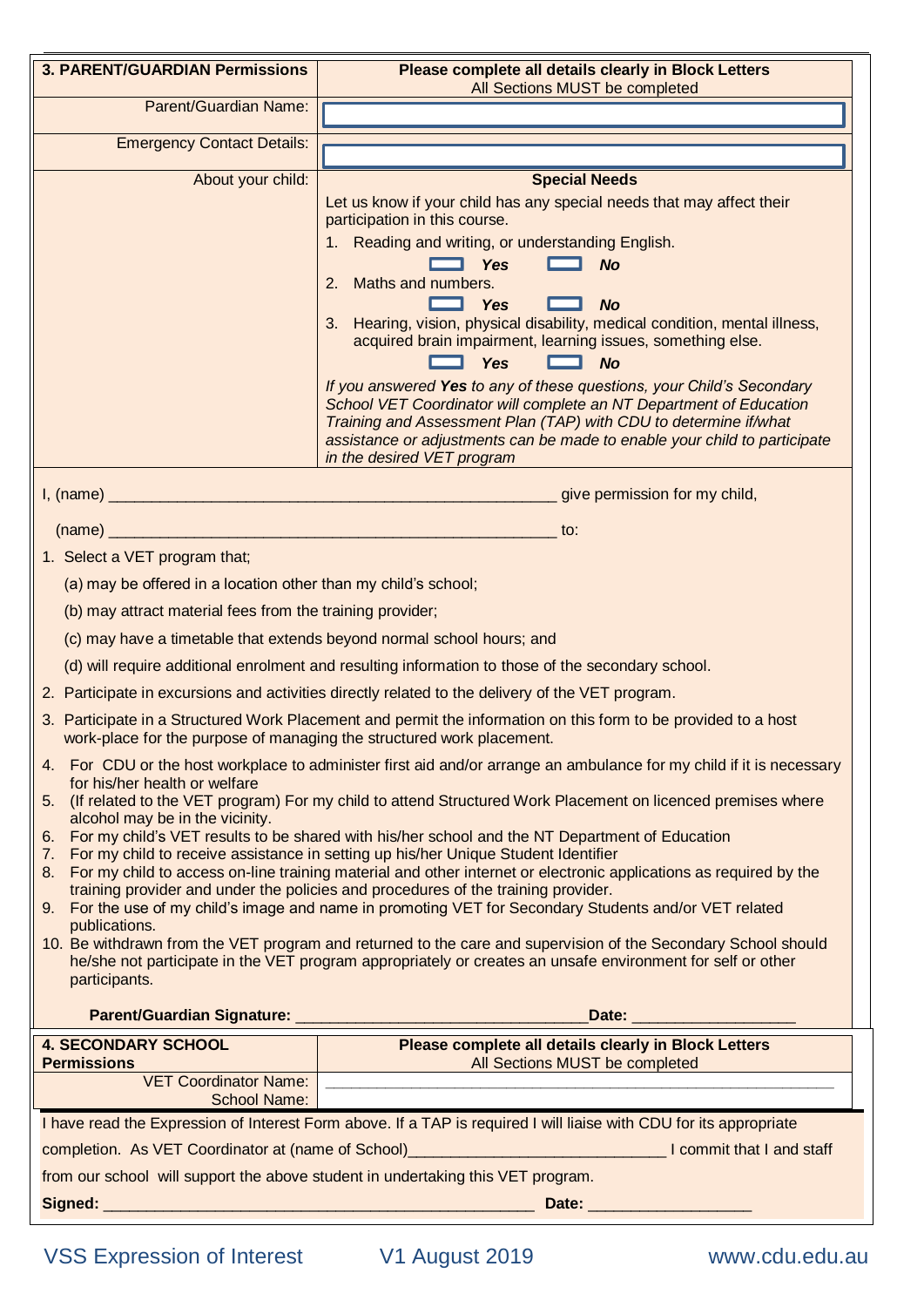#### **5. UNIQUE STUDENT IDENTIFIER**

All students studying nationally recognised training in Australia are required to have a Unique Student Identifier (USI). A USI is an account (or reference number) made up of numbers and letters issued by the Federal Government.

VET for Secondary Students wishing to study through CDU can;

### **1. Obtain a USI number for themselves by visiting [www.usi.gov.au](http://www.usi.gov.au/)**

Once you have your USI number you must use this number on your CDU enrolment form and keep your number safe for any future enrolments.

## **2. Provide CDU permission to obtain a USI on your behalf**

In order to give CDU permission to obtain you a USI you will need to;

- Request the most up-to-date copy of the CDU USI form from your program lecturer
- With assistance from your parent, guardian or school, complete the required sections on the USI form.

| <b>6. CDU LECTURER Processing</b>                                                                                                                                  | Please complete all details clearly in Block Letters                            |  |  |
|--------------------------------------------------------------------------------------------------------------------------------------------------------------------|---------------------------------------------------------------------------------|--|--|
| <b>CDU Lecturer Name:</b>                                                                                                                                          |                                                                                 |  |  |
| Lecturer E-Mail Address:                                                                                                                                           |                                                                                 |  |  |
| Date EOI Received:                                                                                                                                                 |                                                                                 |  |  |
| Maximum Number of Students able to participate in this program:                                                                                                    |                                                                                 |  |  |
|                                                                                                                                                                    | Expression of Interest (EOI):   In order of received EOI's this is EOI number : |  |  |
|                                                                                                                                                                    | Has the program been filled prior to receipt of this EOI?                       |  |  |
|                                                                                                                                                                    | <b>Yes</b><br><b>No</b>                                                         |  |  |
|                                                                                                                                                                    | Has the student been placed on a wait list?                                     |  |  |
|                                                                                                                                                                    | <b>Yes</b><br><b>No</b>                                                         |  |  |
| <b>Training Assessment Plan:</b>                                                                                                                                   | Does this Student require a Training Assessment Plan (TAP)?                     |  |  |
|                                                                                                                                                                    | Yes<br><b>No</b>                                                                |  |  |
|                                                                                                                                                                    | Has the School VET Coordinator provided a TAP?                                  |  |  |
|                                                                                                                                                                    | <b>Yes</b><br><b>No</b>                                                         |  |  |
|                                                                                                                                                                    | If you answered Yes to either of these questions, you will need to organise to  |  |  |
|                                                                                                                                                                    | meet with the Secondary School VET Coordinator to determine if/what             |  |  |
|                                                                                                                                                                    | assistance or adjustments can be made to enable this student to participate.    |  |  |
| Meeting Date with VET Coordinator to discuss Training Assessment Plan:                                                                                             |                                                                                 |  |  |
| <b>Notifying Students and School</b>                                                                                                                               | Does the student require a pre-selection interview?                             |  |  |
| <b>Pre-selection Process:</b>                                                                                                                                      | <b>Yes</b><br><b>No</b><br><b>Property</b>                                      |  |  |
|                                                                                                                                                                    | If 'Yes' when is this interview scheduled to take place?                        |  |  |
|                                                                                                                                                                    | Time:<br>Date:<br><b>Example 2</b> Location:                                    |  |  |
|                                                                                                                                                                    | Has the Student been notified?                                                  |  |  |
|                                                                                                                                                                    | <b>Yes</b><br><b>No</b>                                                         |  |  |
|                                                                                                                                                                    | Has the School VET Coordinator been notified?                                   |  |  |
|                                                                                                                                                                    | <b>Yes</b><br><b>No</b><br><u> La Bar</u>                                       |  |  |
|                                                                                                                                                                    | Does the student require a pre-selection assessment?                            |  |  |
|                                                                                                                                                                    | <b>Yes</b><br><b>No</b>                                                         |  |  |
|                                                                                                                                                                    | If 'Yes' when is this assessment scheduled to take place?                       |  |  |
|                                                                                                                                                                    | Date: Time: Time:<br>_ Location:_                                               |  |  |
|                                                                                                                                                                    | Has the Student been notified?                                                  |  |  |
|                                                                                                                                                                    | <b>Yes</b><br><b>No</b>                                                         |  |  |
|                                                                                                                                                                    | Has the School VET Coordinator been notified?                                   |  |  |
|                                                                                                                                                                    | <b>Yes</b><br><b>No</b>                                                         |  |  |
| Accept or Decline Participation:                                                                                                                                   | Has this student been accepted into this program?                               |  |  |
|                                                                                                                                                                    | <b>Yes</b><br><b>No</b>                                                         |  |  |
| Lecturers have an obligation to notify                                                                                                                             | Date of notification to Student and School:                                     |  |  |
| Student and School whether an EOI                                                                                                                                  |                                                                                 |  |  |
| has been accepted or declined                                                                                                                                      | For Accepted Students; have you provided program information?                   |  |  |
|                                                                                                                                                                    | Date program information was sent to student:                                   |  |  |
| I have read the Expression of Interest Form above and acknowledge all components have been completed prior to                                                      |                                                                                 |  |  |
| accepting the student into the program. If a TAP is required I will liaise with the School for its appropriate completion.                                         |                                                                                 |  |  |
| Signed:<br><u> 1989 - Johann Stein, marwolaethau a bhann an t-Amhainn an t-Amhainn an t-Amhainn an t-Amhainn an t-Amhainn an </u><br>Date: _______________________ |                                                                                 |  |  |
|                                                                                                                                                                    |                                                                                 |  |  |